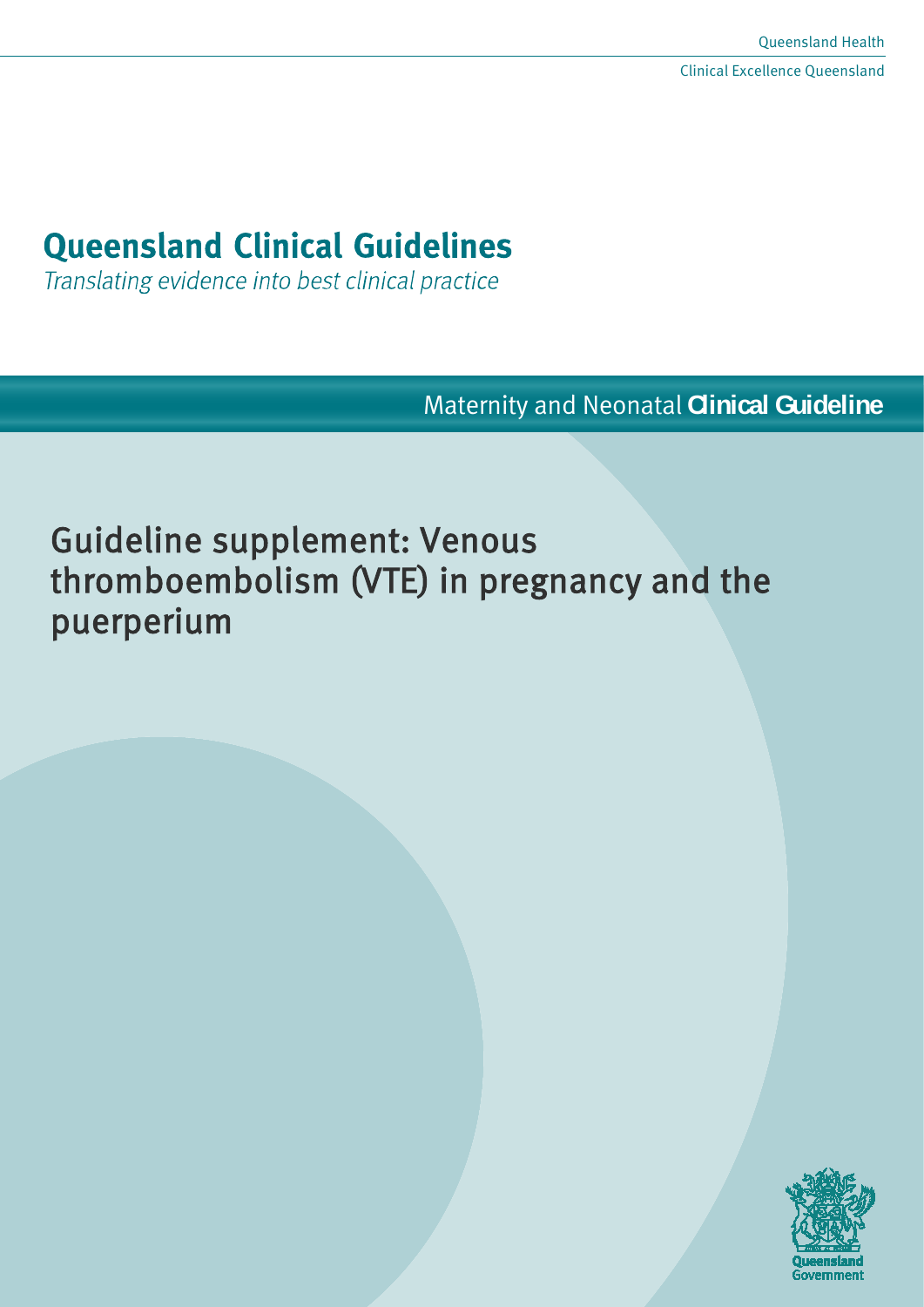#### **Table of Contents**

| 1              |                |  |  |  |
|----------------|----------------|--|--|--|
|                | 1 <sub>1</sub> |  |  |  |
|                | 12             |  |  |  |
|                | 1.3            |  |  |  |
| 2              |                |  |  |  |
|                | 2.1            |  |  |  |
|                | 2.2            |  |  |  |
|                | 2.3            |  |  |  |
|                | 2.4            |  |  |  |
|                | 2.4.1          |  |  |  |
|                | 2.5            |  |  |  |
|                | 2.6            |  |  |  |
|                | 2.7            |  |  |  |
| $\mathbf{3}$   |                |  |  |  |
|                | 3.1            |  |  |  |
| $\overline{4}$ |                |  |  |  |
|                | 4.1            |  |  |  |
|                | 4.2            |  |  |  |
|                | 4.3            |  |  |  |
|                | 4.3.1          |  |  |  |
| 4.3.2          |                |  |  |  |
|                | 4.4            |  |  |  |
|                | 4.5            |  |  |  |
|                | 4.6            |  |  |  |
| 5              |                |  |  |  |

#### **List of Tables**

© State of Queensland (Queensland Health) 2020



This work is licensed under a Creative Commons Attribution-NonCommercial-NoDerivatives V4.0 International licence. In essence, you are free to copy and communicate the work in its current form for non-commercial purposes, as long as you attribute Queensland Clinical Guidelines, Queensland Health and abide by the licence terms. You may not alter or adapt the work in any way. To view a copy of this licence, visit https://creativecommons.org/licenses/by-ncnd/4.0/deed.en

For further information contact Queensland Clinical Guidelines, RBWH Post Office, Herston Qld 4029, email Guidelines@health.qld.gov.au. For permissions beyond the scope of this licence contact: Intellectual Property Officer, Queensland Health, GPO Box 48, Brisbane Qld 4001, email ip\_officer@health.qld.gov.au, phone (07) 3234 1479.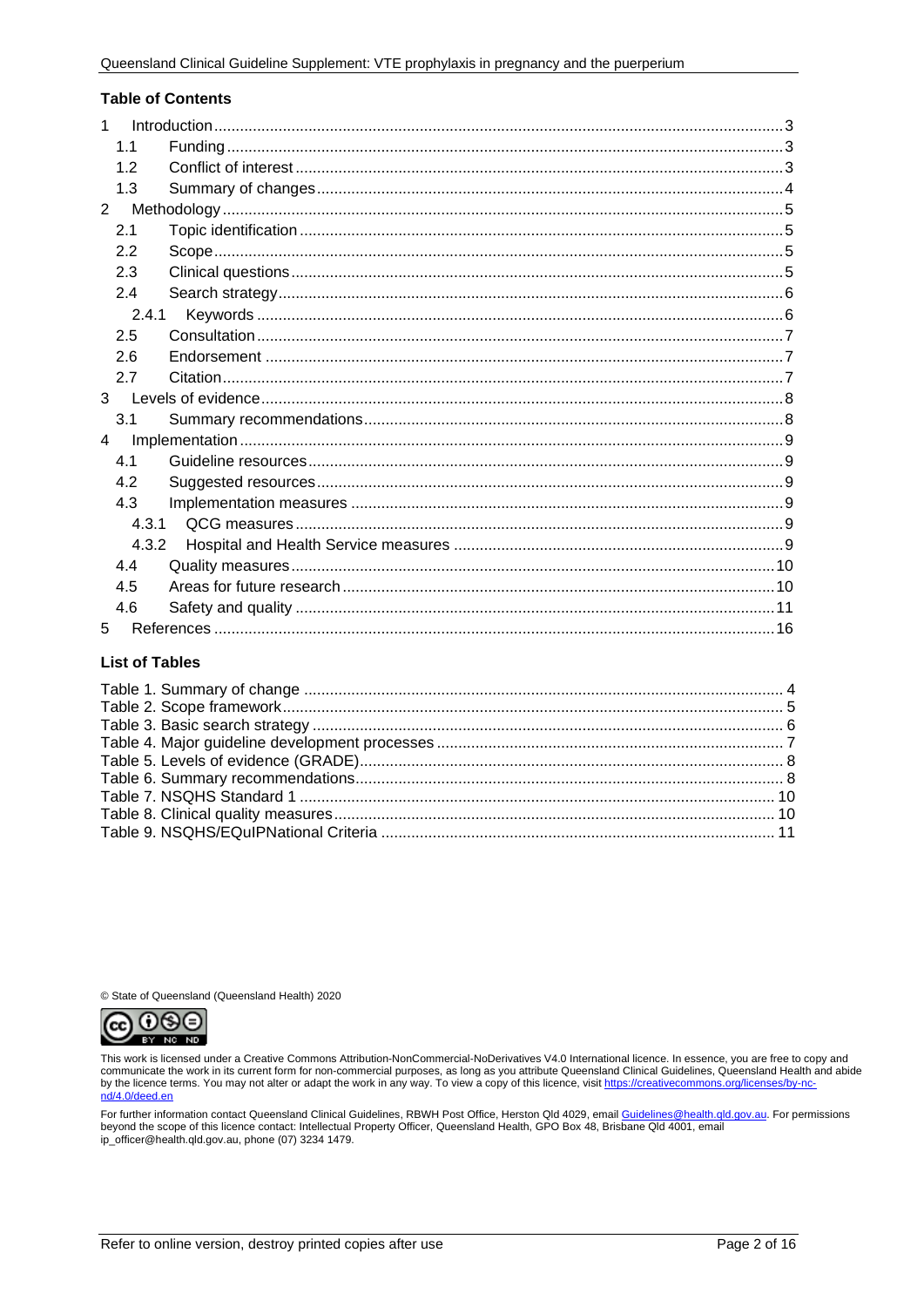# <span id="page-2-0"></span>**1 Introduction**

This document is a supplement to the Queensland Clinical Guideline (QCG) *Venous thromboembolism (VTE) prophylaxis in pregnancy and the puerperium.* It provides supplementary information regarding guideline development, makes summary recommendations, suggests measures to assist implementation and quality activities and summarises changes (if any) to the guideline since original publication. Refer to the guideline for abbreviations, acronyms, flow charts and acknowledgements.

# <span id="page-2-1"></span>**1.1 Funding**

The development of this guideline was funded by Healthcare Improvement Unit, Queensland Health. Consumer representatives were paid a standard fee. Other working party members participated on a voluntary basis.

# <span id="page-2-2"></span>**1.2 Conflict of interest**

Declarations of conflict of interest were sought from working party members as per the Queensland Clinical Guidelines *[Conflict of Interest](http://www.health.qld.gov.au/qcg/development#coi)* statement. No declared conflict of interest required exclusion from participation.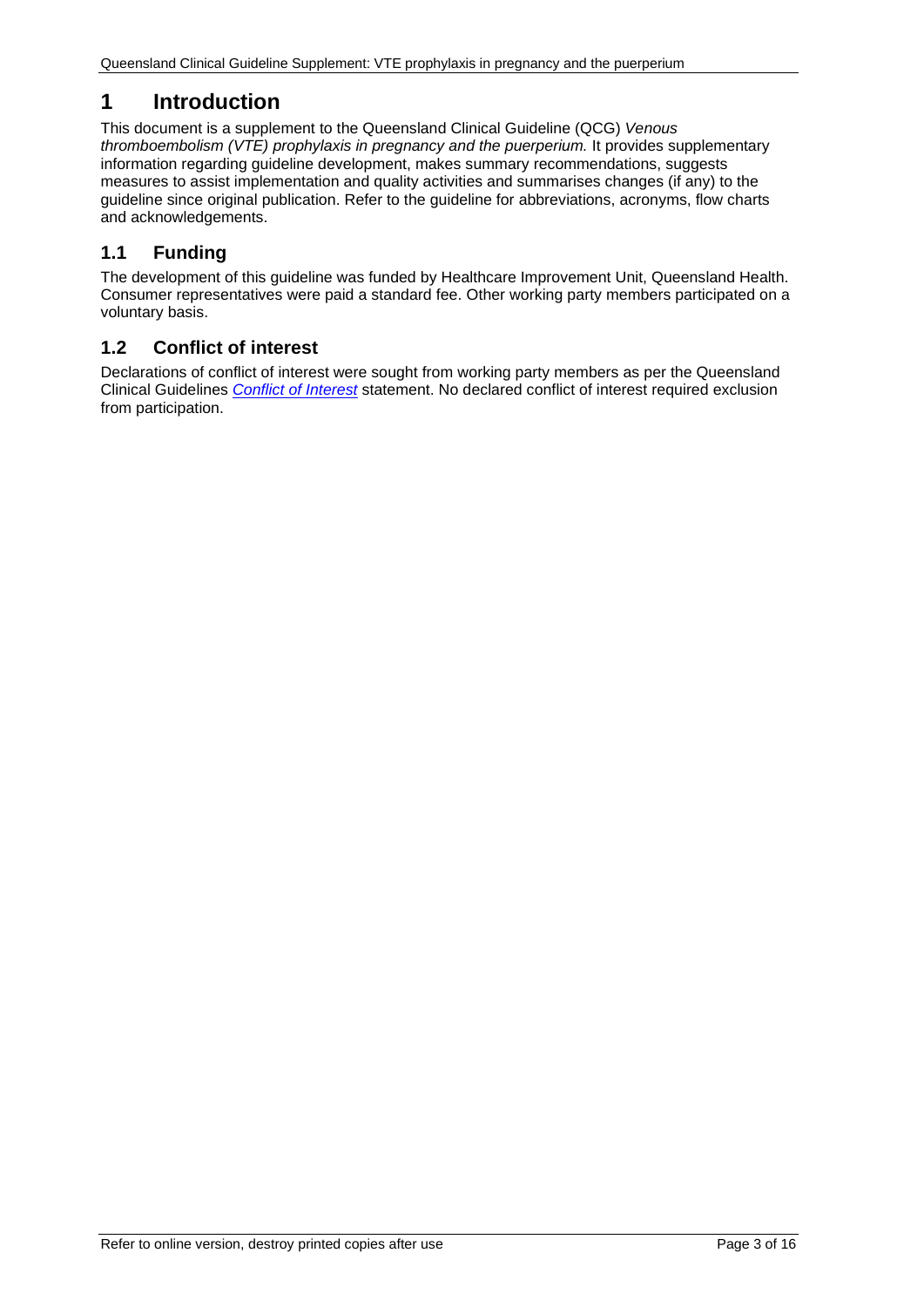# **1.3 Summary of changes**

Queensland clinical guidelines are reviewed every 5 years or earlier if significant new evidence emerges. [Table 1](#page-3-2) provides a summary of changes made to the guidelines since original publication

<span id="page-3-2"></span>Table 1. Summary of change

<span id="page-3-1"></span><span id="page-3-0"></span>

| <b>Publication date</b>                                                                                                                                               | <b>Identifier</b> | <b>Summary of major change</b>                                                                                                                                                                                                                                                                                                                                                                                                                                                                                                                                                                                                                                                                                                                                                                                                             |  |
|-----------------------------------------------------------------------------------------------------------------------------------------------------------------------|-------------------|--------------------------------------------------------------------------------------------------------------------------------------------------------------------------------------------------------------------------------------------------------------------------------------------------------------------------------------------------------------------------------------------------------------------------------------------------------------------------------------------------------------------------------------------------------------------------------------------------------------------------------------------------------------------------------------------------------------------------------------------------------------------------------------------------------------------------------------------|--|
| September 2009                                                                                                                                                        | MN0910.9-V1-R11   | First publication                                                                                                                                                                                                                                                                                                                                                                                                                                                                                                                                                                                                                                                                                                                                                                                                                          |  |
| August 2011                                                                                                                                                           | MN09.9-V2-R11     | New website. Name and format changes                                                                                                                                                                                                                                                                                                                                                                                                                                                                                                                                                                                                                                                                                                                                                                                                       |  |
| September 2011                                                                                                                                                        | MN09.9-V3-R12     | Review date extended                                                                                                                                                                                                                                                                                                                                                                                                                                                                                                                                                                                                                                                                                                                                                                                                                       |  |
| First full review of original publication<br>February 2014<br>MN14.9-V4-R19<br>information                                                                            |                   | • Added: Risks associated with VTE prophylaxis, signs and symptoms of VTE, AOR of risk factors, Discharge<br>Removed: Warfarin and Heparin decision support aids<br>$\bullet$                                                                                                                                                                                                                                                                                                                                                                                                                                                                                                                                                                                                                                                              |  |
| October 2014<br>MN14.9-V5-R19                                                                                                                                         |                   | Amendments to flowchart, guideline text (Sections 2.3, 4, 4.2, 4.4) and Appendix A<br>Low risk antenatal women: removed recommendation to consider Graduated compression stockings (GCS), amended<br>$\bullet$<br>number of risk factors for low risk category from 1-2 to 0-2<br>Moderate and high risk antenatal women: Added qualifier Discuss GCS to recommendation<br>$\bullet$<br>Low and moderate risk postnatal women: Added qualifier Discuss GCS to recommendation<br>$\bullet$<br>Added references to new Department of Health LMWH and factor Xa inhibitor guidelines<br>Added to flowcharts, Section 4 and Appendix A. 'Determine dose (standard, intermediate or therapeutic) based on<br>$\bullet$<br>individual assessment. Refer to full guideline - Section 5: Specific patient groups and Appendix A: Drug information' |  |
| February 2020<br>Second full review<br><b>Statewide Maternity</b><br>MN20.9-V6-R25<br>Amended: VTE risk assessment scoring system<br>and Neonatal Clinical<br>Network |                   |                                                                                                                                                                                                                                                                                                                                                                                                                                                                                                                                                                                                                                                                                                                                                                                                                                            |  |
| August 2020                                                                                                                                                           | MN20.9-V7-R25     | Change request<br>• Flowchart: Antenatal and postnatal thromboprophylaxis according to risk. Amended to include high prophylactic dose<br>may be appropriate (if previous VTE plus high risk thrombophilia)<br>• Section 5.3.1 LMWH. Added seek expert advice as required<br>• Table 18 Other anticoagulants. Deleted Fraxiparine (as LMWH)                                                                                                                                                                                                                                                                                                                                                                                                                                                                                                |  |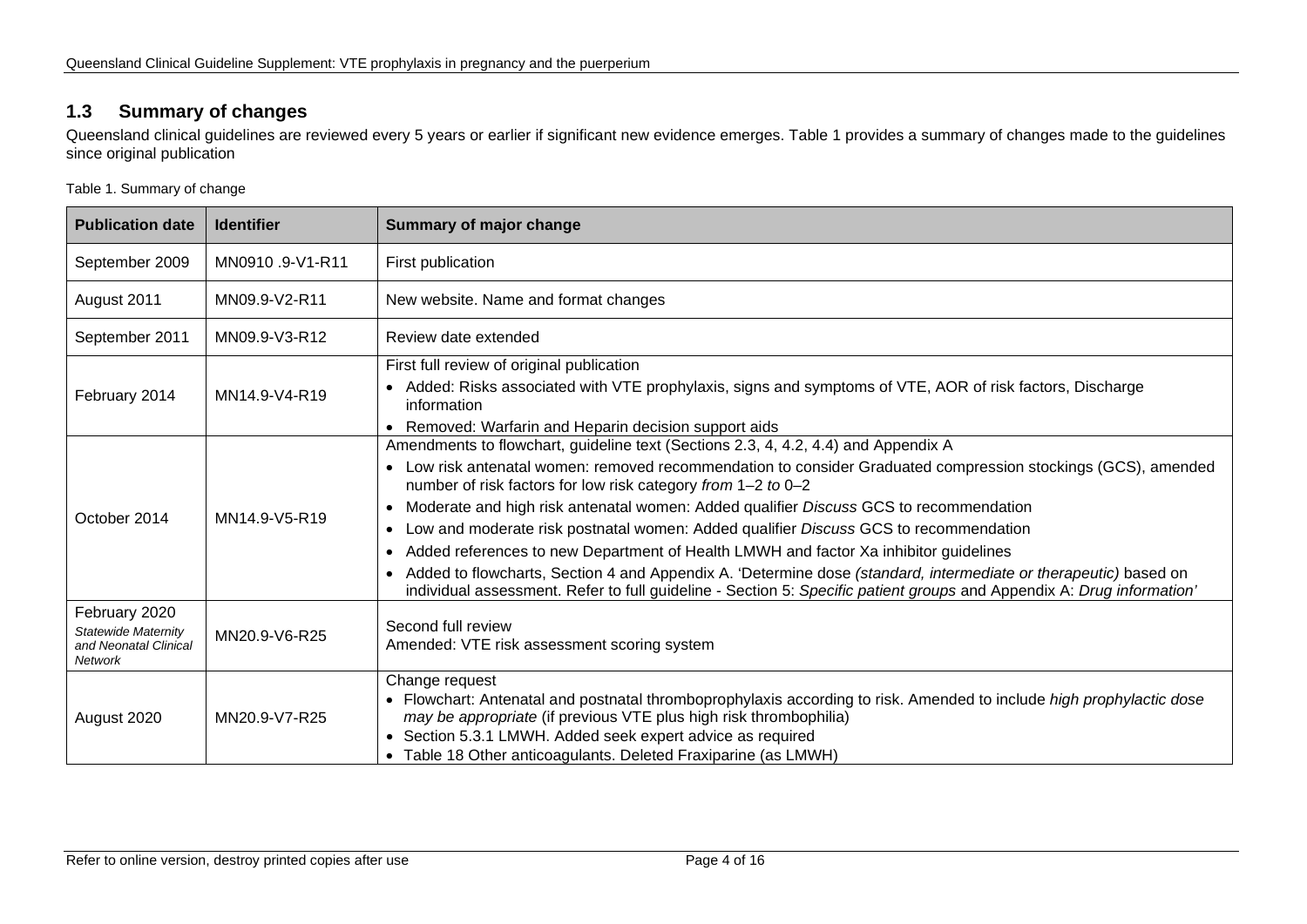# <span id="page-4-0"></span>**2 Methodology**

Queensland Clinical Guidelines (QCG) follows a rigorous process of guideline development. This process was endorsed by the Queensland Health Patient Safety and Quality Executive Committee in December 2009. The guidelines are best described as 'evidence informed consensus guidelines' and draw from the evidence base, existing national and international guidelines and the expert opinion of the working party.

# <span id="page-4-1"></span>**2.1 Topic identification**

The topic was identified as a priority by the Statewide Maternity and Neonatal Clinical Network at a forum in 2009.

# <span id="page-4-2"></span>**2.2 Scope**

<span id="page-4-4"></span>The scope of the guideline was determined using the following framework.

Table 2. Scope framework

| <b>Scope framework</b>                            |                                                                  |  |
|---------------------------------------------------|------------------------------------------------------------------|--|
| <b>Population</b><br>Pregnant and postnatal women |                                                                  |  |
|                                                   | Identify evidence related to:                                    |  |
| <b>Purpose</b>                                    | • Risk assessment for venous thromboembolism (VTE)               |  |
|                                                   | • Prevention strategies for VTE                                  |  |
|                                                   | Support:                                                         |  |
| <b>Outcome</b>                                    | • Early identification of pregnant women at risk of VTE          |  |
|                                                   | • Recommendations for VTE prophylaxis according to level of risk |  |
| <b>Exclusions</b>                                 | • Acute diagnosis and management of VTE in pregnancy/puerperium  |  |
|                                                   | • Routine antenatal, intrapartum and postpartum care             |  |

# <span id="page-4-3"></span>**2.3 Clinical questions**

The following clinical questions were generated to inform the guideline scope and purpose:

- What methods of thromboprophylaxis are recommended during pregnancy and the puerperium?
- What are the risk factors for VTE in pregnancy?
- What factors influence VTE risk assessment?
- How should risk for VTE be categorised during pregnancy and the puerperium?
- For women with identified risk factors, what antenatal and/or postnatal VTE prophylaxis is recommended?
- What follow-up is indicated for women who have received antenatal and/or postnatal thromboprophylaxis?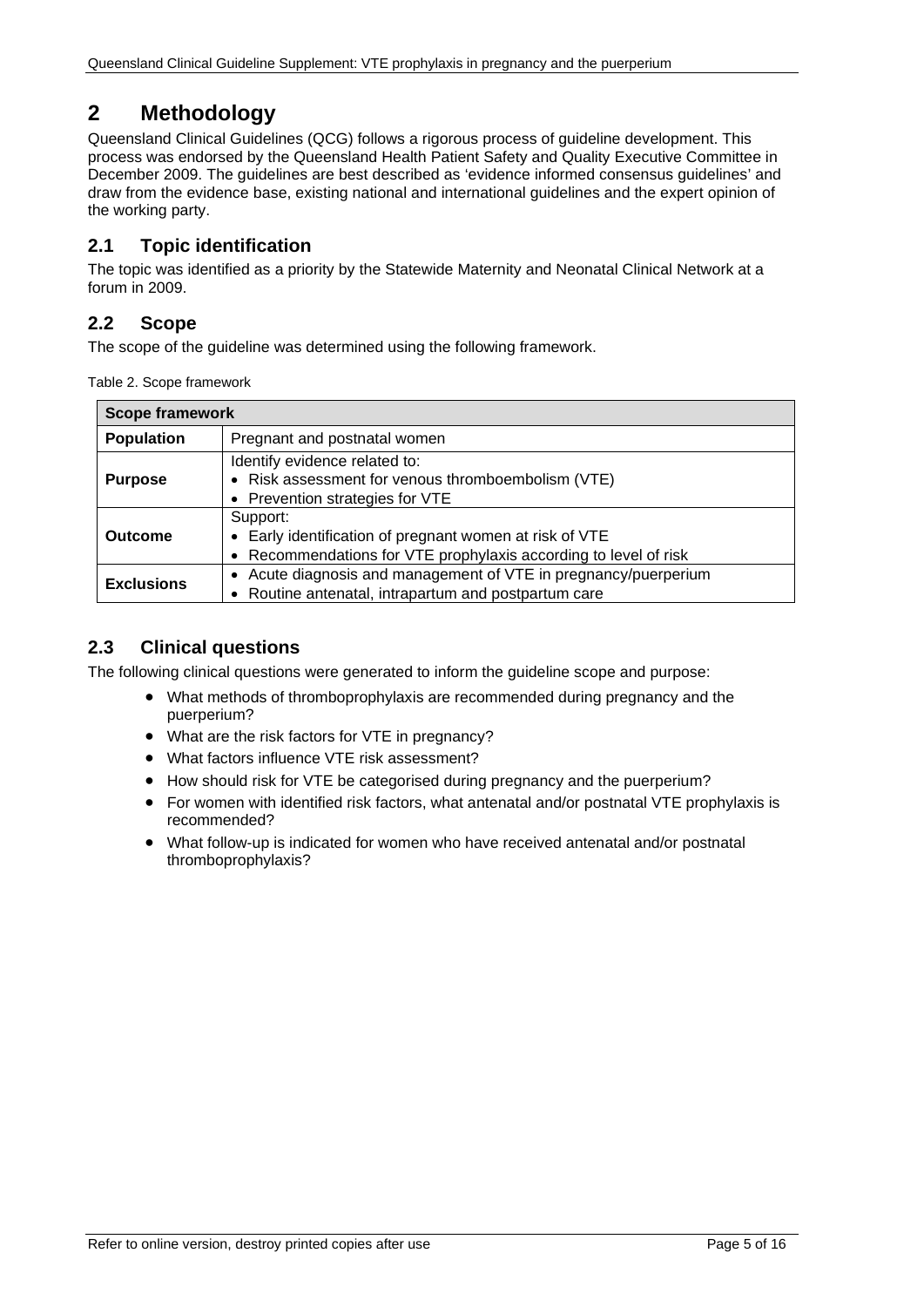# <span id="page-5-0"></span>**2.4 Search strategy**

A search of the literature was conducted during January-March 2019. The QCG search strategy is an iterative process that is repeated and amended as guideline development occurs (e.g. if additional areas of interest emerge, areas of contention requiring more extensive review are identified or new evidence is identified). All guidelines are developed using a basic search strategy. This involves both a formal and informal approach.

<span id="page-5-2"></span>Table 3. Basic search strategy

| <b>Step</b>    |                                                                                                             | <b>Consideration</b>                                                                                                                                                                                                                                                                                                                                                                                                                                                                                                                                 |  |
|----------------|-------------------------------------------------------------------------------------------------------------|------------------------------------------------------------------------------------------------------------------------------------------------------------------------------------------------------------------------------------------------------------------------------------------------------------------------------------------------------------------------------------------------------------------------------------------------------------------------------------------------------------------------------------------------------|--|
| 1 <sub>1</sub> | Review clinical guidelines<br>developed by other<br>reputable groups relevant to<br>the clinical speciality | • This may include national and/or international guideline<br>writers, professional organisations, government<br>organisations, state based groups.<br>• This assists the guideline writer to identify:<br>o The scope and breadth of what others have found useful<br>for clinicians and informs the scope and clinical question<br>development<br>o Identify resources commonly found in guidelines such as<br>flowcharts, audit criteria and levels of evidence<br>o Identify common search and key terms<br>o Identify common and key references |  |
| 2.             | Undertake a foundation<br>search using key search<br>terms                                                  | • Construct a search using common search and key terms<br>identified during Step 1 above<br>• Search the following databases<br>o PubMed<br>o CINAHL<br>o Medline<br>o Cochrane Central Register of Controlled Trials<br>o EBSCO<br>o Embase<br>Studies published in English less than or equal to 5 years<br>previous are reviewed in the first instance. Other years<br>may be searched as are relevant to the topic<br>• Save and document the search<br>• Add other databases as relevant to the clinical area                                   |  |
| 3.             | Develop search word list for<br>each clinical question.                                                     | • This may require the development of clinical sub-questions<br>beyond those identified in the initial scope.<br>• Using the foundation search performed at Step 2 as the<br>baseline search framework, refine the search using the<br>specific terms developed for the clinical question<br>• Save and document the search strategy undertaken for<br>each clinical question                                                                                                                                                                        |  |
| 4.             | Other search strategies                                                                                     | • Search the reference lists of reports and articles for<br>additional studies<br>Access other sources for relevant literature<br>$\bullet$<br>o Known resource sites<br>o Internet search engines<br>o Relevant text books                                                                                                                                                                                                                                                                                                                          |  |

#### <span id="page-5-1"></span>**2.4.1 Keywords**

The following keywords were used in the basic search strategy: VTE, venous thrombo\* DVT, deep vein thrombo\*, pulmonary embolism, PE, anticoagul\*, pregnancy, VTE risk assessment, VTE risk factors, thrombophilia.

Other keywords may have been used for specific aspects of the guideline.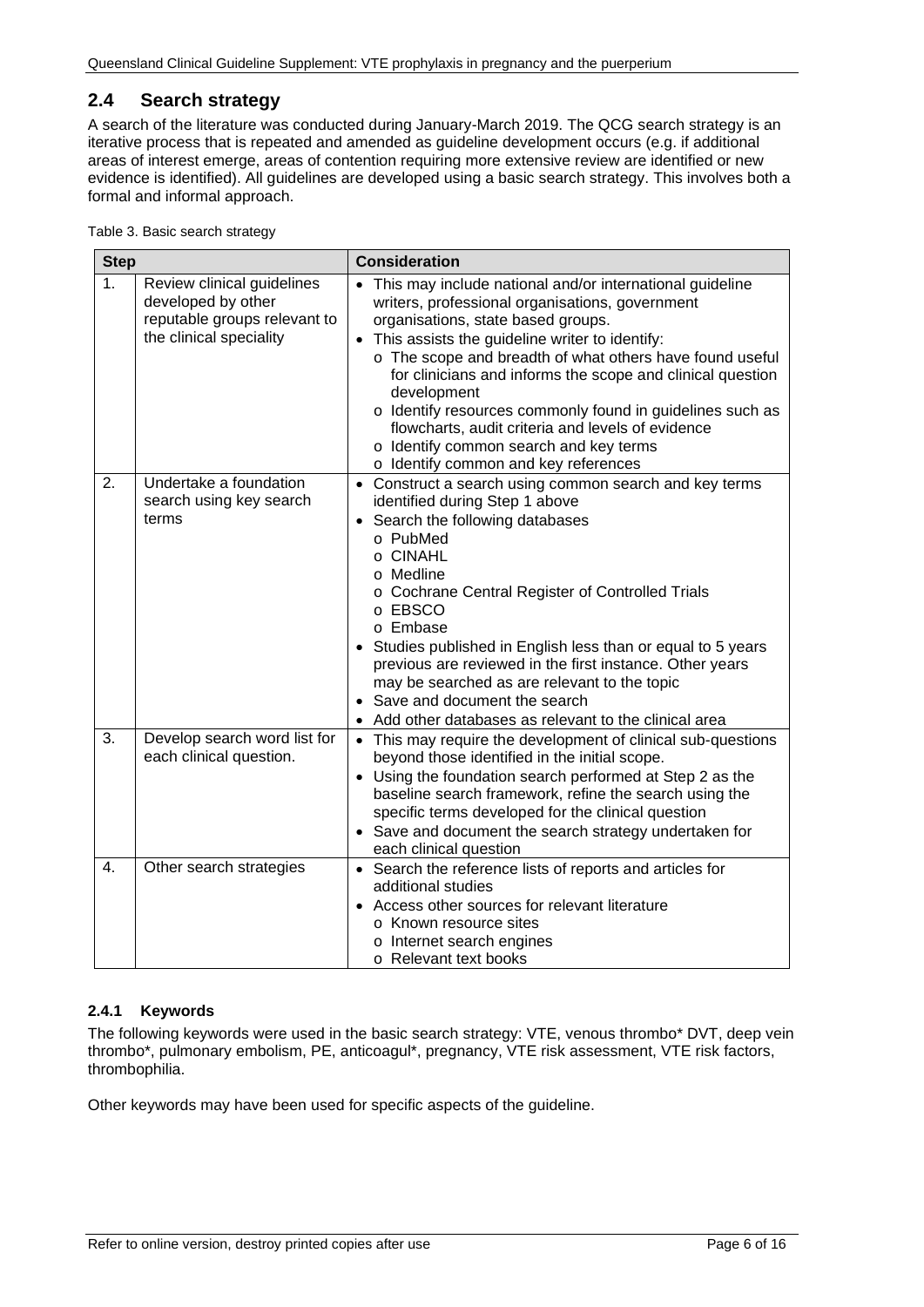# <span id="page-6-0"></span>**2.5 Consultation**

Major consultative and development processes occurred between June 2019 and September 2019. These are outlined in [Table 4.](#page-6-3)

| <b>Process</b>                   | <b>Activity</b>                                                                                                                                                                                                                                                                                                                                                                    |  |  |
|----------------------------------|------------------------------------------------------------------------------------------------------------------------------------------------------------------------------------------------------------------------------------------------------------------------------------------------------------------------------------------------------------------------------------|--|--|
| <b>Clinical lead</b>             | • The nominated clinical lead were approved by QCG Steering Committee                                                                                                                                                                                                                                                                                                              |  |  |
| <b>Consumer</b><br>participation | Consumer participation was invited from a range of consumer focused<br>$\bullet$<br>organisations who had previously accepted an invitation for on-going<br>involvement with QCG                                                                                                                                                                                                   |  |  |
| <b>Working party</b>             | • An EOI for working party membership was distributed via email to<br>Queensland clinicians and stakeholders in May 2019<br>The working party was recruited from responses received<br>Working party members who participated in the working party consultation<br>processes are acknowledged in the guideline<br>Working party consultation occurred in a virtual group via email |  |  |
| <b>Statewide</b><br>consultation | • Consultation was invited from Queensland clinicians and stakeholders<br>during June 2019<br>Feedback was received primarily via email<br>$\bullet$<br>All feedback was compiled and provided to the clinical leads and working<br>party members for review and comment                                                                                                           |  |  |

<span id="page-6-3"></span>Table 4. Major guideline development processes

## <span id="page-6-1"></span>**2.6 Endorsement**

The guideline was endorsed by the:

- Queensland Clinical Guidelines Steering Committee in February 2020
- Statewide Maternity and Neonatal Clinical Network [Queensland] in February 2020

#### <span id="page-6-2"></span>**2.7 Citation**

The recommended citation of Queensland Clinical Guidelines is in the following format:

Queensland Clinical Guidelines. [**Insert Guideline Title**]. Guideline No. [**Insert Guideline Number**]. Queensland Health. [**Insert Year of Publication**]. Available from: [www.health.qld.gov.au/qcg.](http://www.health.qld.gov.au/qcg)

#### **EXAMPLE:**

Queensland Clinical Guidelines. Normal birth. Guideline No. MN17.25-V3-R22. Queensland Health 2017. Available from: [www.health.qld.gov.au/qcg.](http://www.health.qld.gov.au/qcg)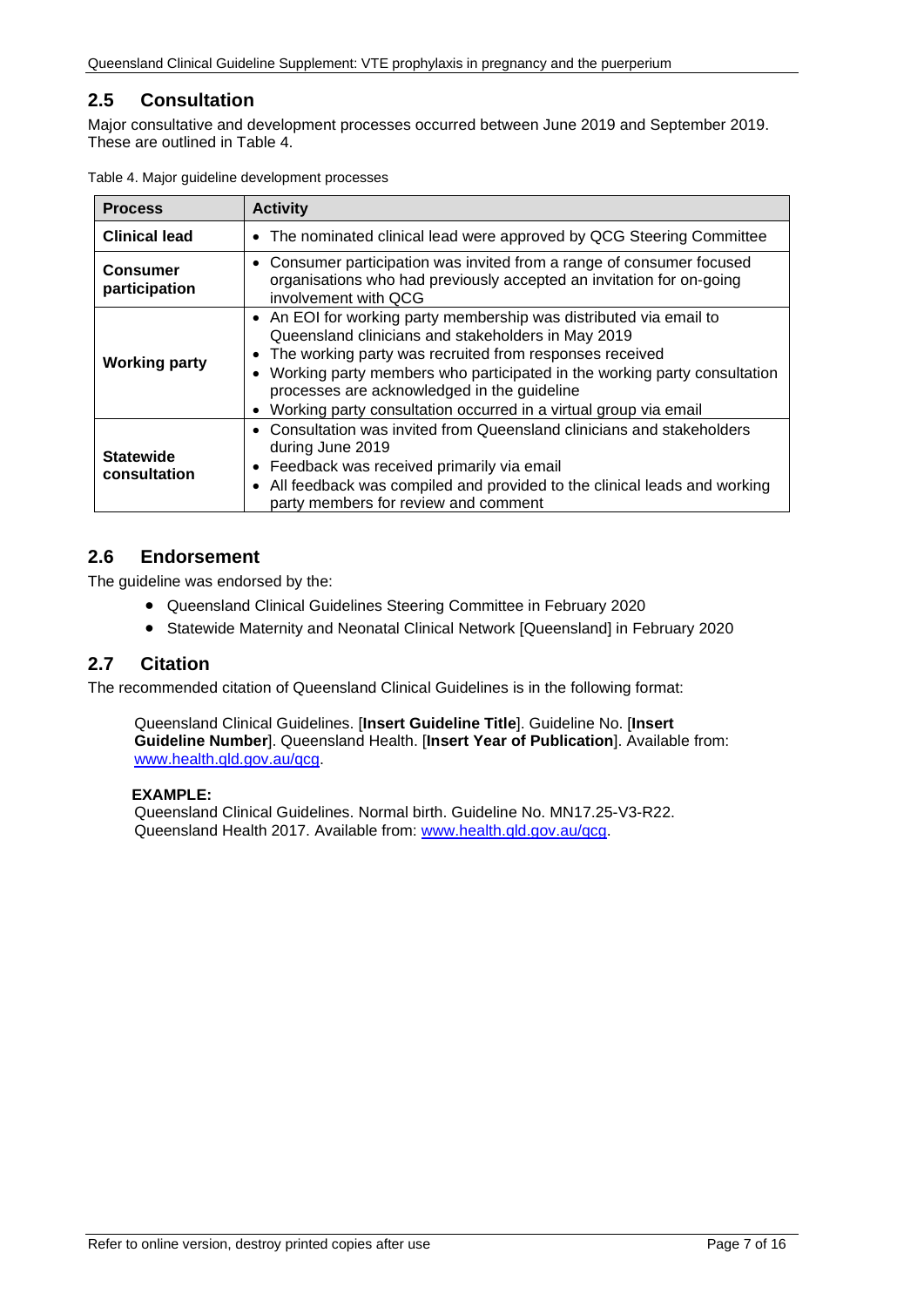# <span id="page-7-0"></span>**3 Levels of evidence**

The levels of evidence identified by the GRADE system were used to inform the summary recommendations. Levels of evidence are outlined in Table 5. [Levels of evidence \(GRADE\).](#page-7-2) Summary recommendations are outlined in [Table 6. Summary recommendations](#page-7-3)

<span id="page-7-2"></span>

|  |  |  | Table 5. Levels of evidence (GRADE) |  |
|--|--|--|-------------------------------------|--|
|--|--|--|-------------------------------------|--|

| <b>Grade Levels of evidence</b> |                                                                                                                                                                                                                                                               |  |
|---------------------------------|---------------------------------------------------------------------------------------------------------------------------------------------------------------------------------------------------------------------------------------------------------------|--|
| $1 + +$                         | Evidence obtained from high quality meta-analyses, systematic reviews of<br>RCTs, or RCTs with a very low risk of bias.                                                                                                                                       |  |
| 1+                              | Evidence obtained from well conducted meta-analyses, systematic reviews<br>of RCTs, or RCTs with a low risk of bias.                                                                                                                                          |  |
|                                 | Evidence obtained from meta-analyses, systematic reviews or RCTs, or RCTs<br>with a high risk of bias.                                                                                                                                                        |  |
| $2 + +$                         | Evidence obtained from high quality systematic reviews of case-control or<br>cohort studies or high quality case-control or cohort studies with a<br>very low risk of confounding, bias, or chance and a high probability that the<br>relationship is causal. |  |
| 2+                              | Evidence obtained from well conducted case-control or cohort studies with<br>a low risk of confounding, bias, or chance and a moderate probability that the<br>relationship is causal.                                                                        |  |
| 2-                              | Evidence obtained from case-control or cohort studies with a high risk of<br>confounding, bias, or chance and a significant risk that the relationship is not<br>causal.                                                                                      |  |
| 3                               | Evidence obtained from non-analytic studies, e.g. case reports, case series.                                                                                                                                                                                  |  |
|                                 | Expert opinion.                                                                                                                                                                                                                                               |  |

# <span id="page-7-1"></span>**3.1 Summary recommendations**

<span id="page-7-3"></span>Summary recommendations and levels of evidence are outlined in Table 5.

Table 6. Summary recommendations

| <b>Recommendation</b> |                                                                                                                                                                                                                                                                      | <b>Grading of evidence</b> |
|-----------------------|----------------------------------------------------------------------------------------------------------------------------------------------------------------------------------------------------------------------------------------------------------------------|----------------------------|
| 1                     | Perform a risk assessment for VTE early in pregnancy and repeat<br>the assessment when there is a change in clinical circumstances<br>(e.g. if hospitalised during pregnancy), and after birth.                                                                      | <b>Consensus</b>           |
| $\mathbf{2}$          | In consultation with the woman, formulate an overall risk<br>assessment plan that considers risks of thromboprophylaxis<br>against the benefits.                                                                                                                     | <b>Consensus</b>           |
| 4                     | Recommend mobilisation and adequate hydration during<br>pregnancy, birth and the puerperium as a universal VTE<br>prevention strategy for all women                                                                                                                  | <b>Consensus</b>           |
| 3                     | In women without contraindications, low molecular weight heparin<br>(LMWH) is the agent of choice for prevention of VTE in pregnancy<br>and the puerperium.                                                                                                          | <b>Consensus</b>           |
| 5                     | Recommend intermittent or sequential compression devices<br>During caesarean birth and for the 24 hours following<br>During periods of inpatient immobilisation (antenatal or<br>postnatal) of 24 hours or more<br>• When pharmacological therapy is contraindicated | <b>Consensus</b>           |
| 6                     | Offer graduated compression stockings or thromboembolic<br>deterrent stockings<br>• After birth<br>During periods of immobilisation<br>When pharmacological therapy is contraindicated or not used                                                                   | <b>Consensus</b>           |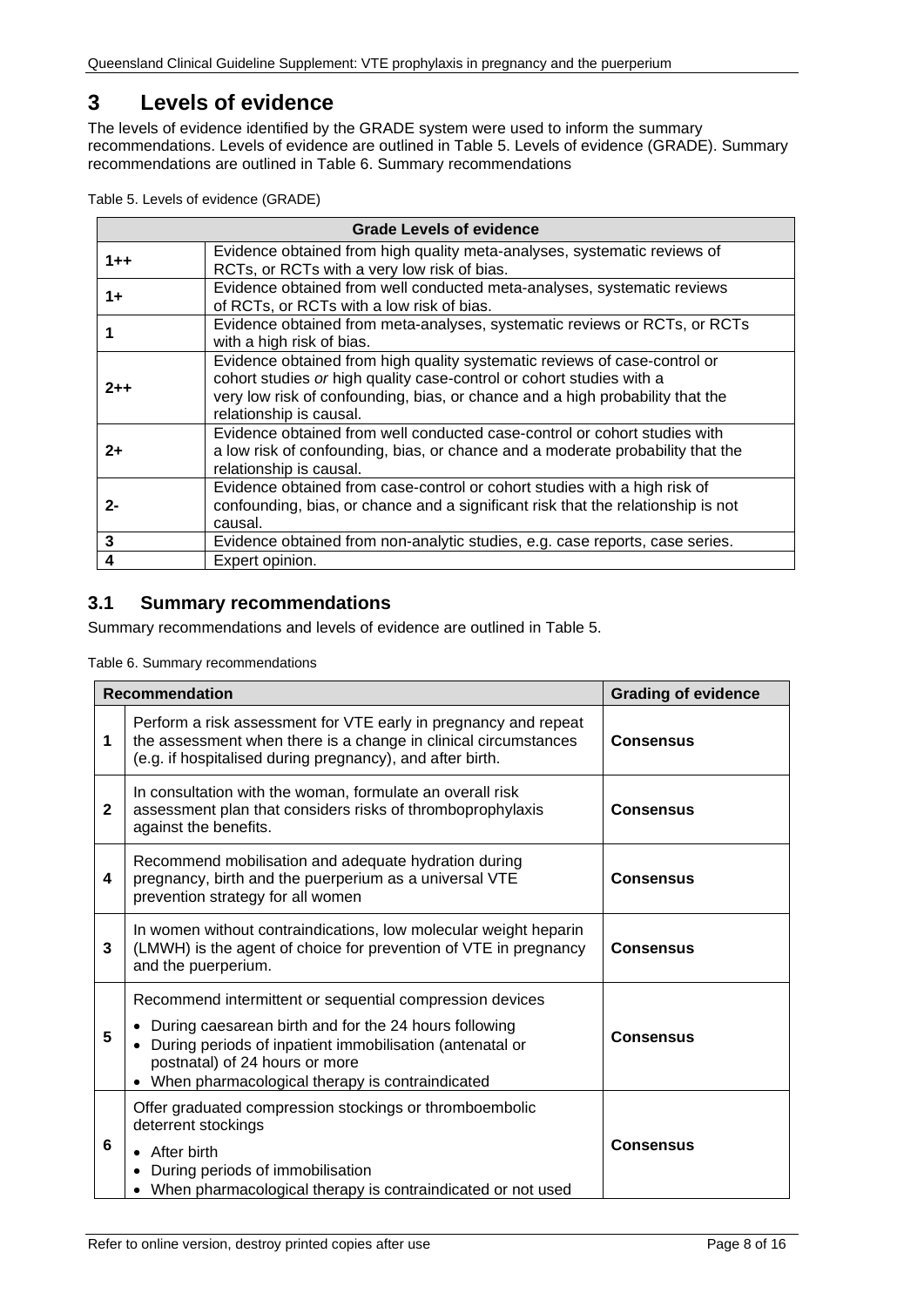# <span id="page-8-0"></span>**4 Implementation**

This guideline is applicable to all Queensland public and private maternity facilities. It can be downloaded in Portable Document Format (PDF) from [www.health.qld.gov.au/qcg](http://www.health.qld.gov.au/qcg)

## <span id="page-8-1"></span>**4.1 Guideline resources**

The following guideline components are provided on the website as separate resources:

- Flowchart: Approach to VTE assessment for all pregnant and postpartum women
- Flowchart: Antenatal and postnatal pharmacological thromboprophylaxis according to risk
- Flowchart: Pharmacological thromboprophylaxis if thrombophilia
- Education resource: VTE prophylaxis in pregnancy and the puerperium
- Knowledge assessment: VTE prophylaxis in pregnancy and the puerperium
- Parent information: Blood clots in pregnancy and after birth

#### <span id="page-8-2"></span>**4.2 Suggested resources**

During the development process stakeholders identified additional resources with potential to complement and enhance guideline implementation and application. The following resources have not been sourced or developed by QCG but are suggested as complimentary to the guideline:

- Work instruction to support use of intermittent or sequential compression devices
- Work instructions for measuring and fitting graduated compression stockings or thromboembolic deterrent device (TED stockings)
- Patient instructions for administration of heparin injections

## <span id="page-8-3"></span>**4.3 Implementation measures**

The following areas may have implications for local implementation of the guideline recommendations. It is suggested they be considered for successful guideline implementation.

- Economic considerations including opportunity costs
- Human resource requirements including clinician skill mix and scope of practice
- Clinician education and training
- Equipment and consumables purchase and maintenance
- Consumer acceptance
- Model of care and service delivery

Other suggested activities to assist implementation of the guideline are outlined below.

#### <span id="page-8-4"></span>**4.3.1 QCG measures**

- Notify Chief Executive Officer and relevant stakeholders
- Monitor emerging new evidence to ensure guideline reflects contemporaneous practice
- Capture user feedback
- Record and manage change requests

#### <span id="page-8-5"></span>**4.3.2 Hospital and Health Service measures**

Initiate, promote and support local systems and processes to integrate the guideline into clinical practice, including:

- Hospital and Health Service (HHS) Executive endorse the guidelines and their use in the HHS and communicate this to staff
- Promote the introduction of the guideline to relevant health care professionals
- Support education and training opportunities relevant to the guideline and service capabilities
- Align clinical care with guideline recommendations
- Undertake relevant implementation activities as outlined in the *Guideline implementation checklist* available at [www.health.qld.gov.au/qcg](http://www.health.qld.gov.au/qcg)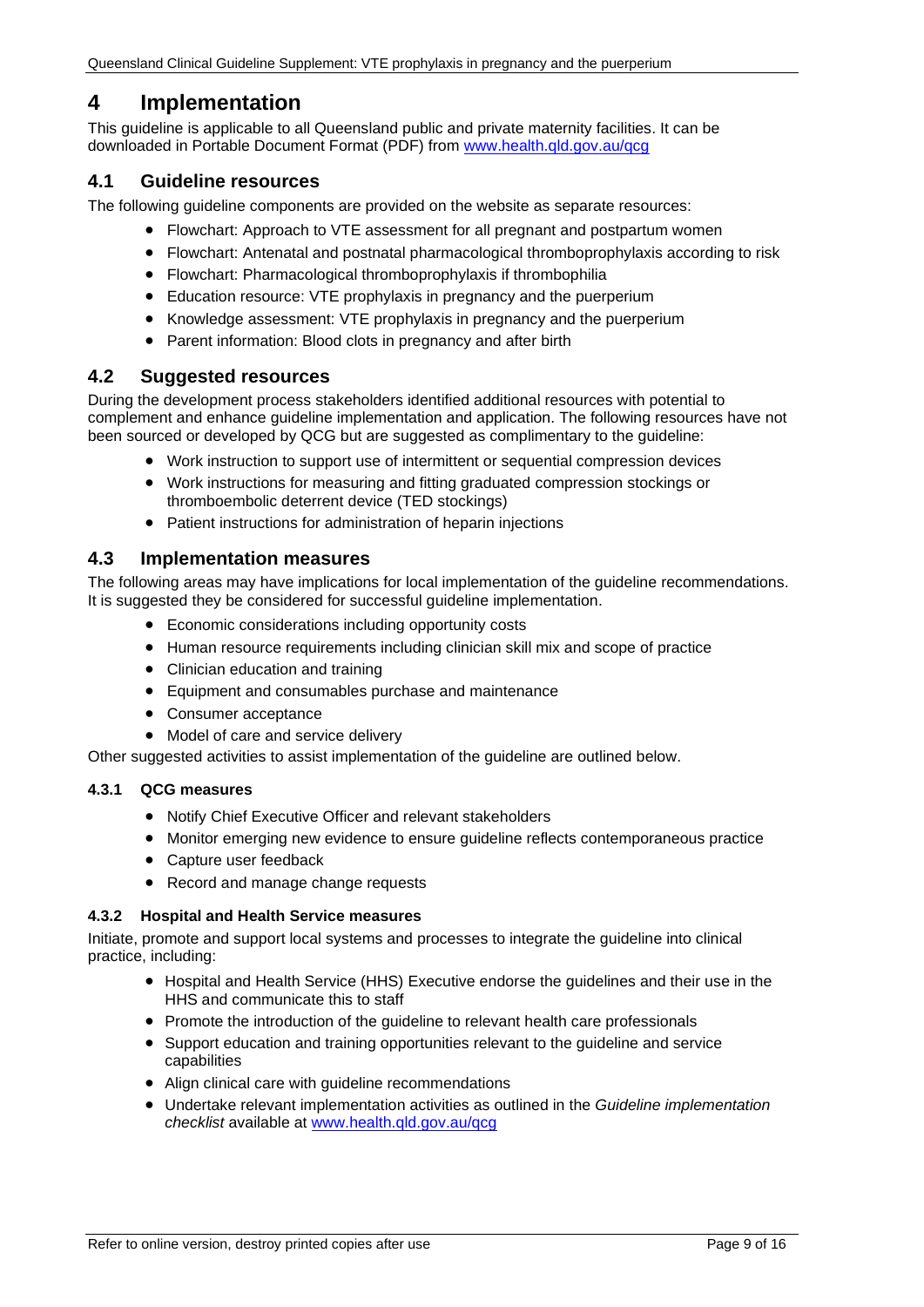### <span id="page-9-0"></span>**4.4 Quality measures**

Auditing of guideline recommendations and content assists with identifying quality of care issues and provides evidence of compliance with the National Safety and Quality Health Service (NSQHS)Standards1 [Refer to Table 7. [NSQHS Standard 1\]](#page-9-2). Suggested audit and quality measures are identified in [Table 8. Clinical quality measures.](#page-9-3)

<span id="page-9-2"></span>Table 7. NSQHS Standard 1

| <b>NSQHS Standard 1: Clinical governance</b>  |                                                                                                                                                                                           |  |  |
|-----------------------------------------------|-------------------------------------------------------------------------------------------------------------------------------------------------------------------------------------------|--|--|
| <b>Clinical performance and effectiveness</b> |                                                                                                                                                                                           |  |  |
| Criterion 1.27:                               | <b>Actions required:</b>                                                                                                                                                                  |  |  |
|                                               | Provide clinicians with ready access to best-practice<br>a.<br>guidelines, integrated care pathways, clinical pathways and<br>decision support tools relevant to their clinical practice  |  |  |
| Evidence based care                           | Support clinicians to use the best available evidence,<br>b.<br>including relevant clinical care standards developed by the<br>Australian Commission on Safety and Quality in Health Care |  |  |

<span id="page-9-3"></span>The following clinical quality measures are suggested:

Table 8. Clinical quality measures

| <b>No</b>        | <b>Audit criteria</b>                                                                                                                                                                        | <b>Guideline Section</b>                                                                            |
|------------------|----------------------------------------------------------------------------------------------------------------------------------------------------------------------------------------------|-----------------------------------------------------------------------------------------------------|
| $\mathbf{1}$ .   | Proportion of women assessed for risk of VTE<br>• Early in pregnancy<br>At each hospital admission during pregnancy<br>At or shortly after birth<br>$\bullet$<br>Who decline recommendations | Section 3: Risk<br>assessment                                                                       |
| 2.               | Proportion of women offered information on<br>• Risk of VTE during pregnancy and after birth<br>• Signs and symptoms of VTE                                                                  | Section 3.1<br>Communicating risk and<br>benefit<br>Section 1.2 Signs and<br>symptoms of VTE        |
| 3.               | For women who had a caesarean section birth, proportion who<br>had 24 hours of mechanical thromboprophylaxis (intermittent<br>or sequential compression device) recommended                  | Section 5, 2 Mechanical                                                                             |
| $\overline{4}$ . | For women with identified risk factors, proportion of women<br>receiving thromboprophylaxis according to recommendations                                                                     | Flowchart: Antenatal<br>and postnatal<br>pharmacological<br>thromboprophylaxis<br>according to risk |

#### <span id="page-9-1"></span>**4.5 Areas for future research**

During development the following areas where identified as having limited or poor quality evidence to inform clinical decision making. Further research in these areas may be useful.

- For women with one or more known risk factors postpartum (not requiring therapeutic anticoagulation or 6 weeks standard thromboprophylaxis), what is the optimal duration of pharmacological thromboprophylaxis?
- Is the incidence of VTE in postpartum women receiving pharmacological thromboprophylaxis reduced if lower extremity compressions stockings are worn?
- In relation to VTE prevention, is there a significant difference in efficacy between knee and thigh length lower extremity compressions stockings for postpartum women?
- What is the optimal pharmacological thromboprophylactic regimen for obese pregnant and postpartum women?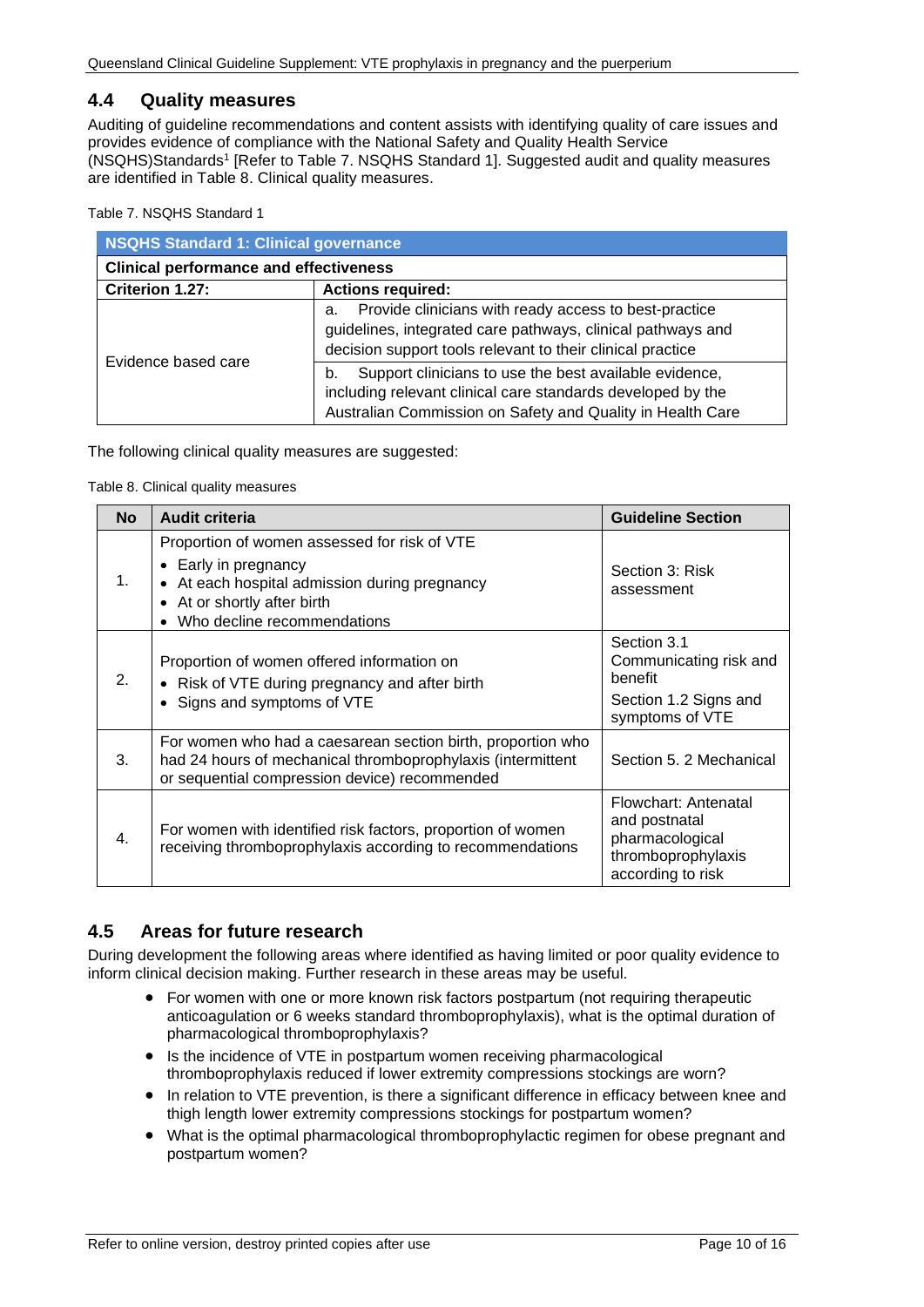# **4.6 Safety and quality**

Implementation of this guideline provides evidence of compliance with the National Safety and Quality Health Service Standards and Australian Council on Healthcare Standards (ACHS) Evaluation and Quality Improvement Program (EQuIP) National accreditation programs.<sup>1,2</sup>

Table 9. NSQHS/EQuIPNational Criteria

<span id="page-10-1"></span><span id="page-10-0"></span>

| <b>Actions required</b><br><b>NSQHS/EQuIPNational Criteria</b>                                                                                                                                                                   |                                                                                                                                                                                                                                                                                                                                                                                                                                                                    | $\boxtimes$ Evidence of compliance                                                                                                                                                                                                                                                                                                                                                                                                                                                       |  |  |
|----------------------------------------------------------------------------------------------------------------------------------------------------------------------------------------------------------------------------------|--------------------------------------------------------------------------------------------------------------------------------------------------------------------------------------------------------------------------------------------------------------------------------------------------------------------------------------------------------------------------------------------------------------------------------------------------------------------|------------------------------------------------------------------------------------------------------------------------------------------------------------------------------------------------------------------------------------------------------------------------------------------------------------------------------------------------------------------------------------------------------------------------------------------------------------------------------------------|--|--|
| <b>NSQHS Standard 1: Clinical governance</b>                                                                                                                                                                                     |                                                                                                                                                                                                                                                                                                                                                                                                                                                                    |                                                                                                                                                                                                                                                                                                                                                                                                                                                                                          |  |  |
| Patient safety and quality systems<br>Safety and quality systems are<br>integrated with governance processes<br>to enable organisations to actively<br>manage and improve the safety and<br>quality of health care for patients. | Diversity and high risk groups<br>1.15 The health service organisation:<br>a. Identifies the diversity of the consumers using its services<br>b. Identifies groups of patients using its services who are at higher<br>risk of harm<br>c. Incorporates information on the diversity of its consumers and<br>higher-risk groups into the planning and delivery of care                                                                                              | Assessment and care appropriate to the cohort of patients is<br>☑<br>identified in the guideline<br>High risk groups are identified in the guideline<br>☑<br>☑<br>The guideline is based on the best available evidence                                                                                                                                                                                                                                                                  |  |  |
| <b>Clinical performance and</b><br>effectiveness<br>The workforce has the right<br>qualifications, skills and supervision to                                                                                                     | Evidence based care<br>1.27 The health service organisation has processes that:<br>a. Provide clinicians with ready access to best-practice guidelines,<br>integrated care pathways, clinical pathways and decision support<br>tools relevant to their clinical practice<br>b. Support clinicians to use the best available evidence, including<br>relevant clinical care standards developed by the Australian<br>Commission on Safety and Quality in Health Care | ☑ Queensland Clinical Guidelines is funded by Queensland Health<br>to develop clinical guidelines relevant to the service line to guide<br>safe patient care across Queensland<br>The guideline provides evidence-based and best practice<br>☑<br>recommendations for care<br>☑ The guideline is endorsed for use in Queensland Health<br>facilities.<br>A desktop icon is available on every Queensland Health<br>computer desktop to provide quick and easy access to the<br>guideline |  |  |
| provide safe, high-quality health care to<br>patients.                                                                                                                                                                           | Performance management<br>1.22 The health service organisation has valid and reliable<br>performance review processes that:<br>a. Require members of the workforce to regularly take part in a<br>review of their performance<br>b. Identify needs for training and development in safety and quality<br>c. Incorporate information on training requirements into the<br>organisation's training system                                                            | The guideline has accompanying educational resources to<br>☑<br>support ongoing safety and quality education for identified<br>professional and personal development. The resources are<br>freely available on the internet http://www.health.qld.gov.au/qcg                                                                                                                                                                                                                             |  |  |
| Patient safety and quality systems<br>Safety and quality systems are<br>integrated with governance processes<br>to enable organisations to actively<br>manage and improve the safety and<br>quality of health care for patients. | <b>Policies and procedures</b><br>1.7 The health service organisation uses a risk management<br>approach to:<br>a. Set out, review, and maintain the currency and effectiveness of,<br>policies, procedures and protocols<br>b. Monitor and take action to improve adherence to policies,<br>procedures and protocols<br>c. Review compliance with legislation, regulation and jurisdictional<br>requirements                                                      | $\boxtimes$ QCG has established processes to review and maintain all<br>guidelines and associated resources<br>$\boxtimes$ Change requests are managed to ensure currency of published<br>quidelines<br>Implementation tools and checklist are provided to assist with<br>☑<br>adherence to guidelines<br>Suggested audit criteria are provided in guideline supplement<br>☑<br>☑<br>The guidelines comply with legislation, regulation and<br>jurisdictional requirements               |  |  |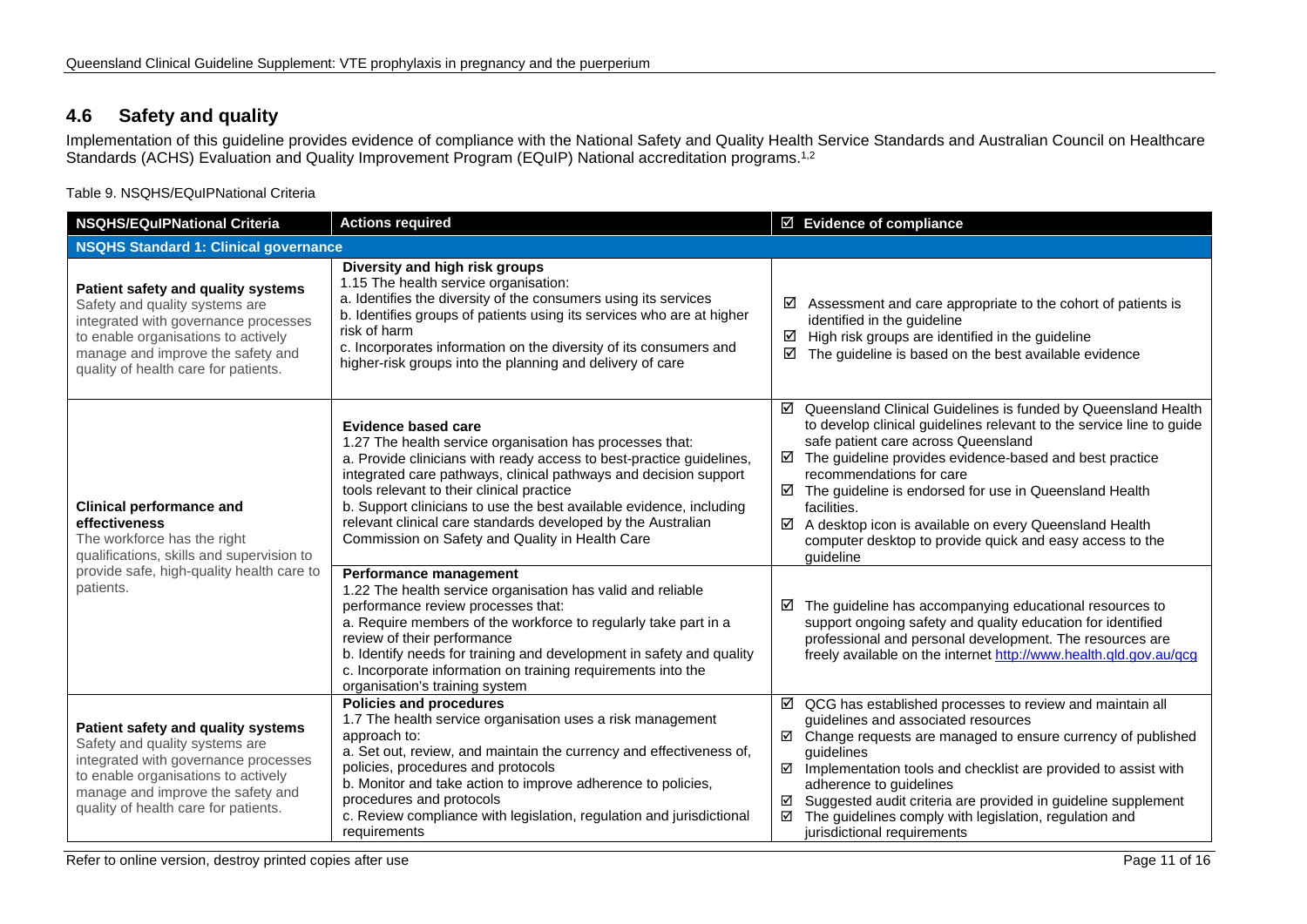| <b>NSQHS/EQulPNational Criteria</b>                                                                                                                                                                                                                                                                                        | <b>Actions required</b>                                                                                                                                                                                                                                                                                                                                                                                                                                                                                                                                                                                                                                                                                                                                                                                                                                                                                                                                                                         | ☑ Evidence of compliance                                                                                                                                                                                                                                                                                                                                                                                                                                                               |  |  |
|----------------------------------------------------------------------------------------------------------------------------------------------------------------------------------------------------------------------------------------------------------------------------------------------------------------------------|-------------------------------------------------------------------------------------------------------------------------------------------------------------------------------------------------------------------------------------------------------------------------------------------------------------------------------------------------------------------------------------------------------------------------------------------------------------------------------------------------------------------------------------------------------------------------------------------------------------------------------------------------------------------------------------------------------------------------------------------------------------------------------------------------------------------------------------------------------------------------------------------------------------------------------------------------------------------------------------------------|----------------------------------------------------------------------------------------------------------------------------------------------------------------------------------------------------------------------------------------------------------------------------------------------------------------------------------------------------------------------------------------------------------------------------------------------------------------------------------------|--|--|
| <b>NSQHS Standard 2: Partnering with Consumers</b>                                                                                                                                                                                                                                                                         |                                                                                                                                                                                                                                                                                                                                                                                                                                                                                                                                                                                                                                                                                                                                                                                                                                                                                                                                                                                                 |                                                                                                                                                                                                                                                                                                                                                                                                                                                                                        |  |  |
| <b>Health literacy</b><br>Health service organisations<br>communicate with consumers in a way<br>that supports effective partnerships.                                                                                                                                                                                     | Communication that supports effective partnerships<br>2.8 The health service organisation uses communication<br>mechanisms that are tailored to the diversity of the consumers who<br>use its services and, where relevant, the diversity of the local<br>community<br>2.9 Where information for patients, carers, families and consumers<br>about health and health services is developed internally, the<br>organisation involves consumers in its development and review<br>2.10 The health service organisation supports clinicians to<br>communicate with patients, carers, families and consumers about<br>health and health care so that:<br>a. Information is provided in a way that meets the needs of patients,<br>carers, families and consumers<br>b. Information provided is easy to understand and use<br>c. The clinical needs of patients are addressed while they are in the<br>health service organisation<br>d. Information needs for ongoing care are provided on discharge | $\boxtimes$ Consumer consultation was sought and obtained during the<br>development of the guideline. Refer to the acknowledgement<br>section of the guideline for details<br>$\boxtimes$ Consumer information is developed to align with the guideline<br>and included consumer involvement during development and<br>review<br>$\boxtimes$ The consumer information was developed using plain English<br>and with attention to literacy and ease of reading needs of the<br>consumer |  |  |
| Partnering with consumers in<br>organisational design and<br>governance<br>Consumers are partners in the design<br>and governance of the organisation.                                                                                                                                                                     | Partnerships in healthcare governance planning, design,<br>measurement and evaluation<br>2.11 The health service organisation:<br>a. Involves consumers in partnerships in the governance of, and to<br>design, measure and evaluate, health care<br>b. Has processes so that the consumers involved in these<br>partnerships reflect the diversity of consumers who use the service<br>or, where relevant, the diversity of the local community<br>2.14 The health service organisation works in partnership with<br>consumers to incorporate their views and experiences into training<br>and education for the workforce                                                                                                                                                                                                                                                                                                                                                                     | $\boxtimes$ Consumers are members of guideline working parties<br>$\boxtimes$ The guideline is based on the best available evidence<br>$\boxtimes$ The guidelines and consumer information are endorsed by the<br>QCG and Queensland Statewide Maternity and Neonatal Clinical<br>Network Steering Committees which includes consumer<br>membership                                                                                                                                    |  |  |
| <b>NSQHS Standard 4: Medication safety</b>                                                                                                                                                                                                                                                                                 |                                                                                                                                                                                                                                                                                                                                                                                                                                                                                                                                                                                                                                                                                                                                                                                                                                                                                                                                                                                                 |                                                                                                                                                                                                                                                                                                                                                                                                                                                                                        |  |  |
| <b>Clinical governance and quality</b><br>improvement to support medication<br>management<br>Organisation-wide systems are used to<br>support and promote safety for<br>procuring, supplying, storing,<br>compounding, manufacturing,<br>prescribing, dispensing, administering<br>and monitoring the effects of medicines | Integrating clinical governance<br>4.1 Clinicians use the safety and quality systems from the Clinical<br>Governance Standard when:<br>a. Implementing policies and procedures for medication<br>management<br>b. Managing risks associated with medication management<br>c. Identifying training requirements for medication management                                                                                                                                                                                                                                                                                                                                                                                                                                                                                                                                                                                                                                                        | The guideline provides current evidence based<br>☑<br>recommendations about medication                                                                                                                                                                                                                                                                                                                                                                                                 |  |  |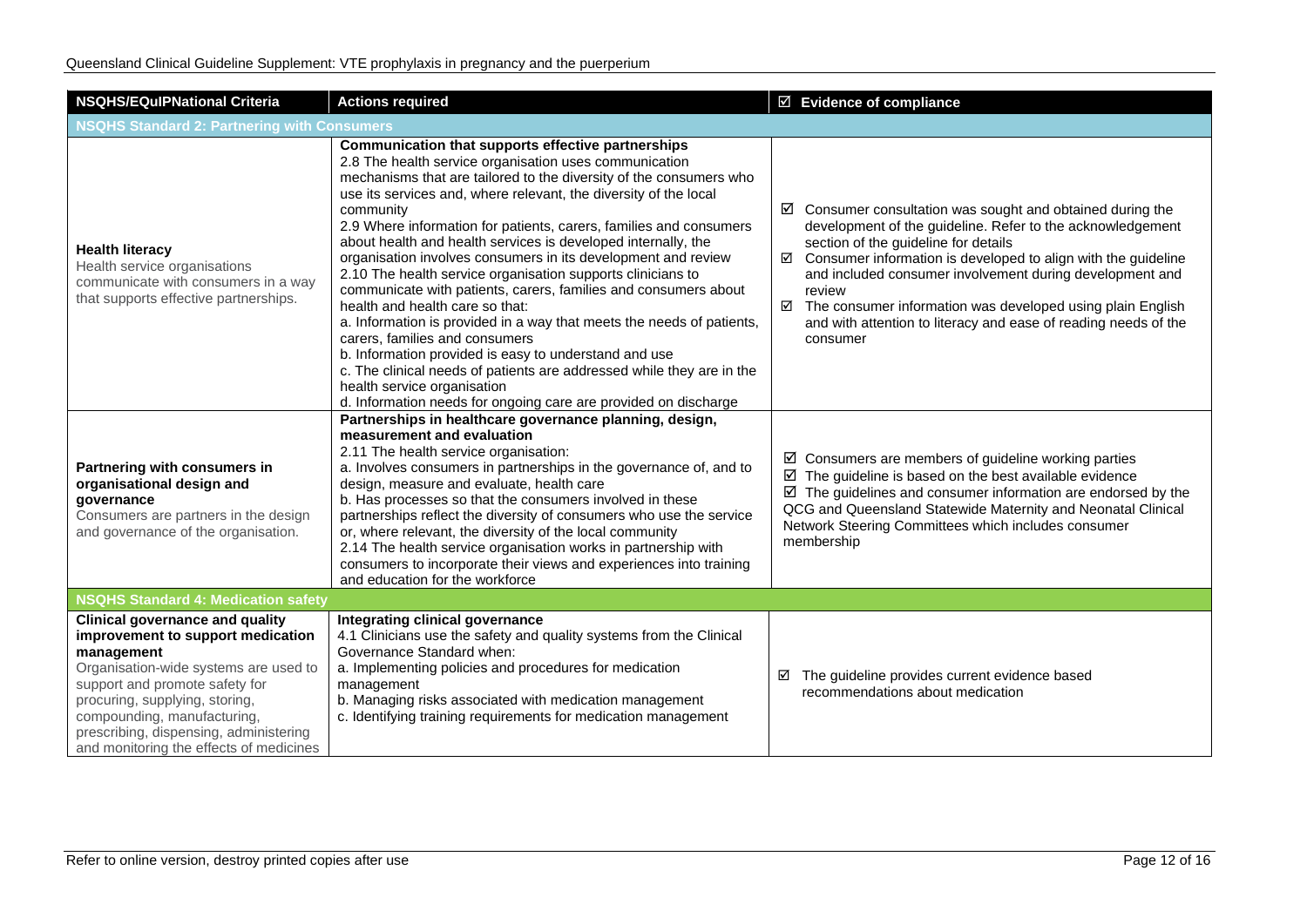| <b>NSQHS/EQuIPNational Criteria</b>                                                                                                                                                                                                           | <b>Actions required</b>                                                                                                                                                                                                                                                                                                                                                                                                                                                                                                                                                                                                                                                                                                                                                                                                                                                                                                                                                                                                                                                                                                                                                                                                                                                                            | $\boxtimes$ Evidence of compliance                                                                                                                                                                                                                                                                                                                                                                                                                                                                    |  |  |
|-----------------------------------------------------------------------------------------------------------------------------------------------------------------------------------------------------------------------------------------------|----------------------------------------------------------------------------------------------------------------------------------------------------------------------------------------------------------------------------------------------------------------------------------------------------------------------------------------------------------------------------------------------------------------------------------------------------------------------------------------------------------------------------------------------------------------------------------------------------------------------------------------------------------------------------------------------------------------------------------------------------------------------------------------------------------------------------------------------------------------------------------------------------------------------------------------------------------------------------------------------------------------------------------------------------------------------------------------------------------------------------------------------------------------------------------------------------------------------------------------------------------------------------------------------------|-------------------------------------------------------------------------------------------------------------------------------------------------------------------------------------------------------------------------------------------------------------------------------------------------------------------------------------------------------------------------------------------------------------------------------------------------------------------------------------------------------|--|--|
| <b>NSQHS Standard 5: Comprehensive care</b>                                                                                                                                                                                                   |                                                                                                                                                                                                                                                                                                                                                                                                                                                                                                                                                                                                                                                                                                                                                                                                                                                                                                                                                                                                                                                                                                                                                                                                                                                                                                    |                                                                                                                                                                                                                                                                                                                                                                                                                                                                                                       |  |  |
| <b>Clinical governance and quality</b><br>improvement to support<br>comprehensive care<br>Systems are in place to support<br>clinicians to deliver comprehensive care                                                                         | Integrating clinical governance<br>5.1 Clinicians use the safety and quality systems from the Clinical<br>Governance Standard when:<br>a. Implementing policies and procedures for comprehensive care<br>b. Managing risks associated with comprehensive care<br>c. Identifying training requirements to deliver comprehensive care<br><b>Partnering with consumers</b><br>5.3 Clinicians use organisational processes from the Partnering with<br>Consumers Standard when providing comprehensive care to:<br>a. Actively involve patients in their own care<br>b. Meet the patient's information needs<br>c. Share decision-making                                                                                                                                                                                                                                                                                                                                                                                                                                                                                                                                                                                                                                                               | $\boxtimes$ The guideline has accompanying educational resources to<br>support ongoing safety and quality education for identified<br>professional and personal development. The resources are<br>freely available on the internet http://www.health.qld.gov.au/qcg<br>$\boxtimes$ The guideline provides evidence-based and best practice<br>recommendations for care<br>☑<br>Consumer information is developed for the guideline                                                                    |  |  |
| <b>NSQHS Standard 6: Communicating for safety</b>                                                                                                                                                                                             |                                                                                                                                                                                                                                                                                                                                                                                                                                                                                                                                                                                                                                                                                                                                                                                                                                                                                                                                                                                                                                                                                                                                                                                                                                                                                                    |                                                                                                                                                                                                                                                                                                                                                                                                                                                                                                       |  |  |
| <b>Clinical governance and quality</b><br>improvement to support effective<br>communication<br>Systems are in place for effective and<br>coordinated communication that<br>supports the delivery of continuous and<br>safe care for patients. | Integrating clinical governance<br>6.1 Clinicians use the safety and quality systems from the Clinical<br>Governance Standard when:<br>a. Implementing policies and procedures to support effective clinical<br>communication<br>b. Managing risks associated with clinical communication<br>c. Identifying training requirements for effective and coordinated<br>clinical communication<br><b>Partnering with consumers</b><br>6.3 Clinicians use organisational processes from the Partnering with<br>Consumers Standard to effectively communicate with patients,<br>carers and families during high-risk situations to:<br>a. Actively involve patients in their own care<br>b. Meet the patient's information needs<br>c. Share decision-making<br>Organisational processes to support effective communication<br>6.4 The health service organisation has clinical communications<br>processes to support effective communication when:<br>a. Identification and procedure matching should occur<br>b. All or part of a patient's care is transferred within the organisation,<br>between multidisciplinary teams, between clinicians or between<br>organisations; and on discharge<br>c. Critical information about a patient's care, including information on<br>risks, emerges or changes | $\boxtimes$ Requirements for effective clinical communication by clinicians<br>are identified<br>$\boxtimes$ The guideline provides evidence-based and best practice<br>recommendations for communication between clinicians<br>☑<br>The guideline provides evidence-based and best practice<br>recommendations for communication with patients, carers and<br>families<br>The guideline provides evidence-based and best practice<br>☑<br>recommendations for discharge planning and follow -up care |  |  |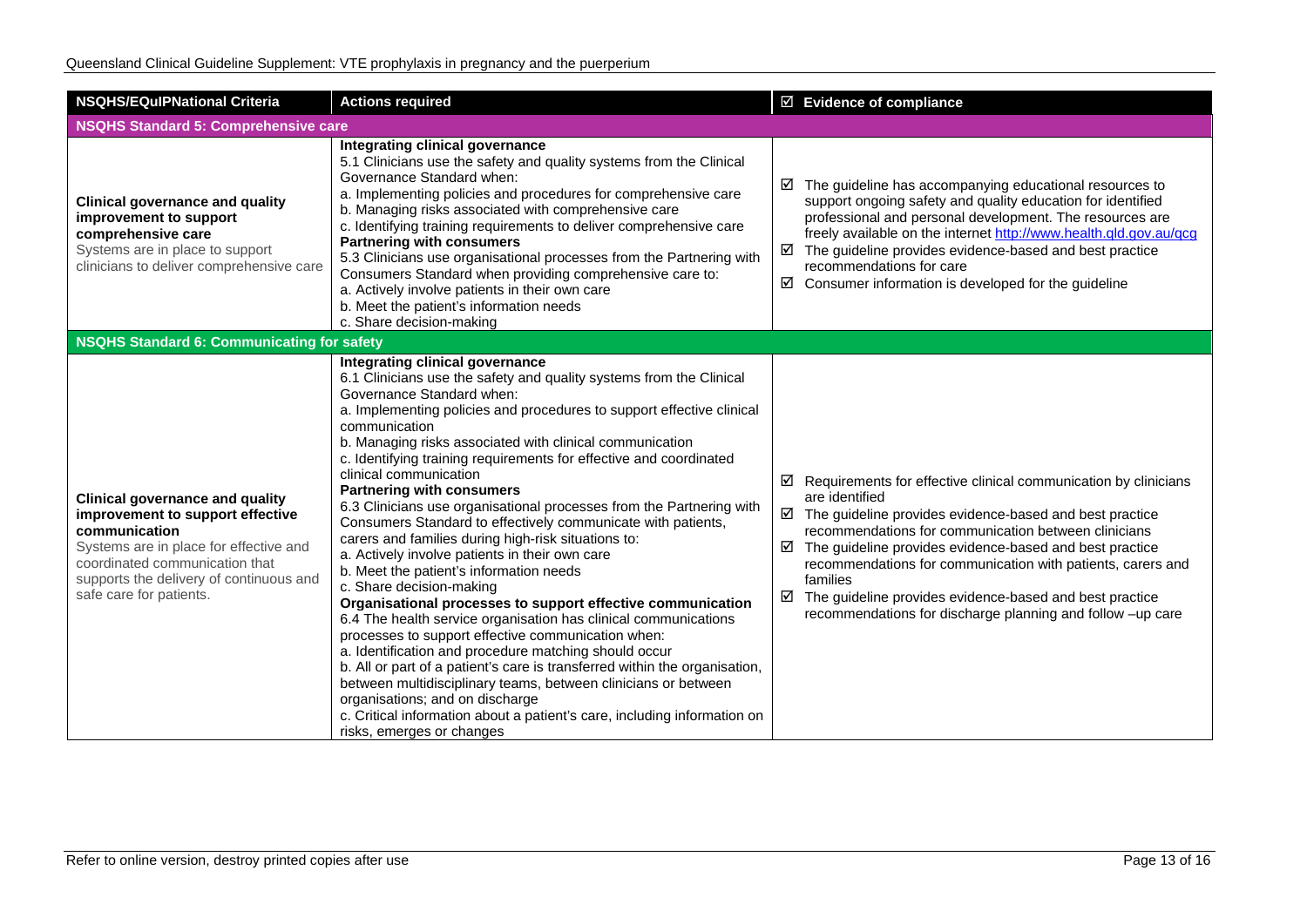| <b>NSQHS/EQuIPNational Criteria</b>                                                                                                                                                            | <b>Actions required</b>                                                                                                                                                                                                                                                                                                                                                                                                                                                                                                                                                                                                                                                                                                                                                                                                                                                                                                                                                                             | $\boxdot$ Evidence of compliance                                                                                                                                                             |  |  |  |
|------------------------------------------------------------------------------------------------------------------------------------------------------------------------------------------------|-----------------------------------------------------------------------------------------------------------------------------------------------------------------------------------------------------------------------------------------------------------------------------------------------------------------------------------------------------------------------------------------------------------------------------------------------------------------------------------------------------------------------------------------------------------------------------------------------------------------------------------------------------------------------------------------------------------------------------------------------------------------------------------------------------------------------------------------------------------------------------------------------------------------------------------------------------------------------------------------------------|----------------------------------------------------------------------------------------------------------------------------------------------------------------------------------------------|--|--|--|
| <b>NSQHS Standard 6: Communicating for safety (continued)</b>                                                                                                                                  |                                                                                                                                                                                                                                                                                                                                                                                                                                                                                                                                                                                                                                                                                                                                                                                                                                                                                                                                                                                                     |                                                                                                                                                                                              |  |  |  |
| <b>Communication of critical</b><br>information<br>Systems to effectively communicate<br>critical information and risks when they<br>emerge or change are used to ensure<br>safe patient care. | <b>Communicating critical information</b><br>6.9 Clinicians and multidisciplinary teams use clinical<br>communication processes to effectively communicate critical<br>information, alerts and risks, in a timely way, when they emerge or<br>change to:<br>a. Clinicians who can make decisions about care<br>b. Patients, carers and families, in accordance with the wishes of the<br>patient<br>6.10 The health service organisation ensures that there are<br>communication processes for patients, carers and families to directly<br>communicate critical information and risks about care to clinicians                                                                                                                                                                                                                                                                                                                                                                                     | $\boxtimes$ Requirements for effective clinical communication of critical<br>information are identified<br>$\boxtimes$ Requirements for escalation of care are identified                    |  |  |  |
| <b>Correct identification and procedure</b><br>matching<br>Systems to maintain the identity of the<br>patient are used to ensure that the<br>patient receives the care intended for<br>them.   | Correct identification and procedure matching<br>6.5 The health service organisation:<br>a. Defines approved identifiers for patients according to best-<br>practice guidelines<br>b. Requires at least three approved identifiers on registration and<br>admission; when care, medication, therapy and other services are<br>provided; and when clinical handover, transfer or discharge<br>documentation is generated                                                                                                                                                                                                                                                                                                                                                                                                                                                                                                                                                                             | $\boxtimes$ Requirements for safe and for correct patient identification are<br>identified                                                                                                   |  |  |  |
| <b>Communicating at clinical handover</b><br>Processes for structured clinical<br>handover are used to effectively<br>communicate about the health care of<br>patients.                        | <b>Clinical handover</b><br>6.7 The health service organisation, in collaboration with clinicians,<br>defines the:<br>a. Minimum information content to be communicated at clinical<br>handover, based on best-practice guidelines<br>b. Risks relevant to the service context and the particular needs of<br>patients, carers and families<br>c. Clinicians who are involved in the clinical handover<br>6.8 Clinicians use structured clinical handover processes that<br>include:<br>a. Preparing and scheduling clinical handover<br>b. Having the relevant information at clinical handover<br>c. Organising relevant clinicians and others to participate in clinical<br>handover<br>d. Being aware of the patient's goals and preferences<br>e. Supporting patients, carers and families to be involved in clinical<br>handover, in accordance with the wishes of the patient<br>f. Ensuring that clinical handover results in the transfer of<br>responsibility and accountability for care | $\boxtimes$ The guideline acknowledges the need for local protocols to<br>support transfer of information, professional responsibility and<br>accountability for some or all aspects of care |  |  |  |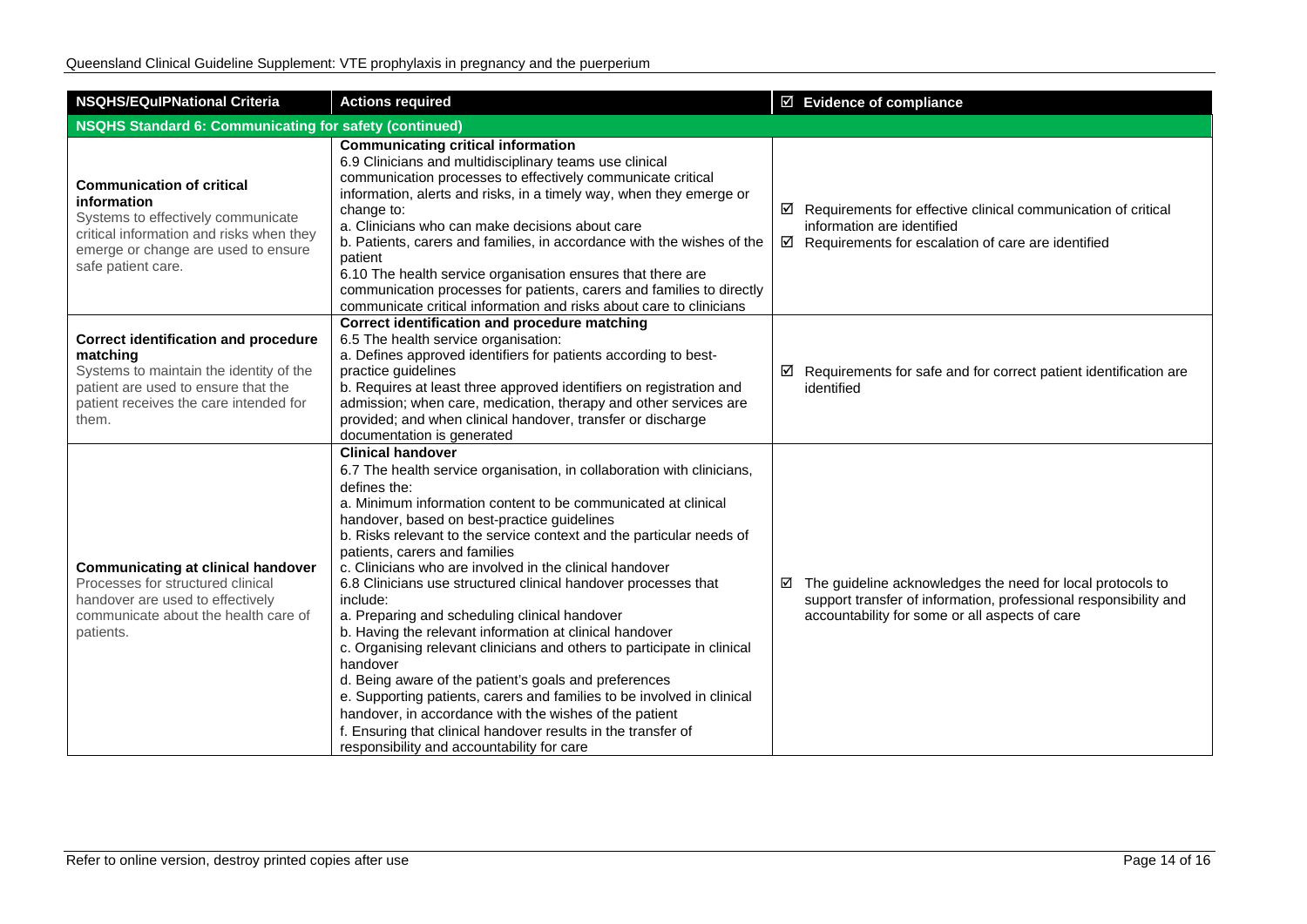| <b>NSQHS/EQulPNational Criteria</b>                                                                                                                                                                                                                                                                | <b>Actions required</b>                                                                                                                                                                                                                                                                                                                                                                                                                                                                                                                                                                                                                                                                                                                                                                                                                                                                                                                                                                                                                                                                                                                                                                                                              | $\boxtimes$ Evidence of compliance                                                                                                                                                                                                                                                         |  |  |
|----------------------------------------------------------------------------------------------------------------------------------------------------------------------------------------------------------------------------------------------------------------------------------------------------|--------------------------------------------------------------------------------------------------------------------------------------------------------------------------------------------------------------------------------------------------------------------------------------------------------------------------------------------------------------------------------------------------------------------------------------------------------------------------------------------------------------------------------------------------------------------------------------------------------------------------------------------------------------------------------------------------------------------------------------------------------------------------------------------------------------------------------------------------------------------------------------------------------------------------------------------------------------------------------------------------------------------------------------------------------------------------------------------------------------------------------------------------------------------------------------------------------------------------------------|--------------------------------------------------------------------------------------------------------------------------------------------------------------------------------------------------------------------------------------------------------------------------------------------|--|--|
| NSQHS Standard 8: Recognising and responding to acute deterioration                                                                                                                                                                                                                                |                                                                                                                                                                                                                                                                                                                                                                                                                                                                                                                                                                                                                                                                                                                                                                                                                                                                                                                                                                                                                                                                                                                                                                                                                                      |                                                                                                                                                                                                                                                                                            |  |  |
| <b>Clinical governance and quality</b><br>improvement to support recognition<br>and response systems<br>Organisation-wide systems are used to<br>support and promote detection and<br>recognition of acute deterioration, and<br>the response to patients whose<br>condition acutely deteriorates. | Integrating clinical governance<br>8.1 Clinicians use the safety and quality systems from the Clinical<br>Governance Standard when:<br>a. Implementing policies and procedures for recognising and<br>responding to acute deterioration<br>b. Managing risks associated with recognising and responding to<br>acute deterioration<br>c. Identifying training requirements for recognising and responding<br>to acute deterioration<br><b>Partnering with consumers</b><br>8.3 Clinicians use organisational processes from the Partnering with<br>Consumers Standard when recognising and responding to acute<br>deterioration to:<br>a. Actively involve patients in their own care<br>b. Meet the patient's information needs<br>c. Share decision-making<br>Recognising acute deterioration<br>8.4 The health service organisation has processes for clinicians to<br>detect acute physiological deterioration that require clinicians to:<br>a. Document individualised vital sign monitoring plans<br>b. Monitor patients as required by their individualised monitoring<br>plan<br>c. Graphically document and track changes in agreed observations<br>to detect acute deterioration over time, as appropriate for the patient | The guideline is consistent with National Consensus statements<br>⊻<br>recommendations<br>The guideline recommends use of tools consistent with the<br>☑<br>principles of recognising and responding to clinical deterioration<br>Consumer information is developed for the guideline<br>☑ |  |  |
| <b>EQuIP Standard 12 Provision of care</b>                                                                                                                                                                                                                                                         |                                                                                                                                                                                                                                                                                                                                                                                                                                                                                                                                                                                                                                                                                                                                                                                                                                                                                                                                                                                                                                                                                                                                                                                                                                      |                                                                                                                                                                                                                                                                                            |  |  |
| <b>Criterion 1: Assessment and care</b><br>planning<br>12.1 Ensuring assessment is<br>comprehensive and based upon current<br>professional standards and evidence<br>based practice                                                                                                                | 12.1.1 Guidelines are available and accessible by staff to assess<br>physical, spiritual, cultural, physiological and social health promotion<br>needs                                                                                                                                                                                                                                                                                                                                                                                                                                                                                                                                                                                                                                                                                                                                                                                                                                                                                                                                                                                                                                                                               | ☑<br>Assessment and care appropriate to the cohort of patients is<br>identified in the guideline<br>The guideline is based on the best available evidence<br>☑                                                                                                                             |  |  |